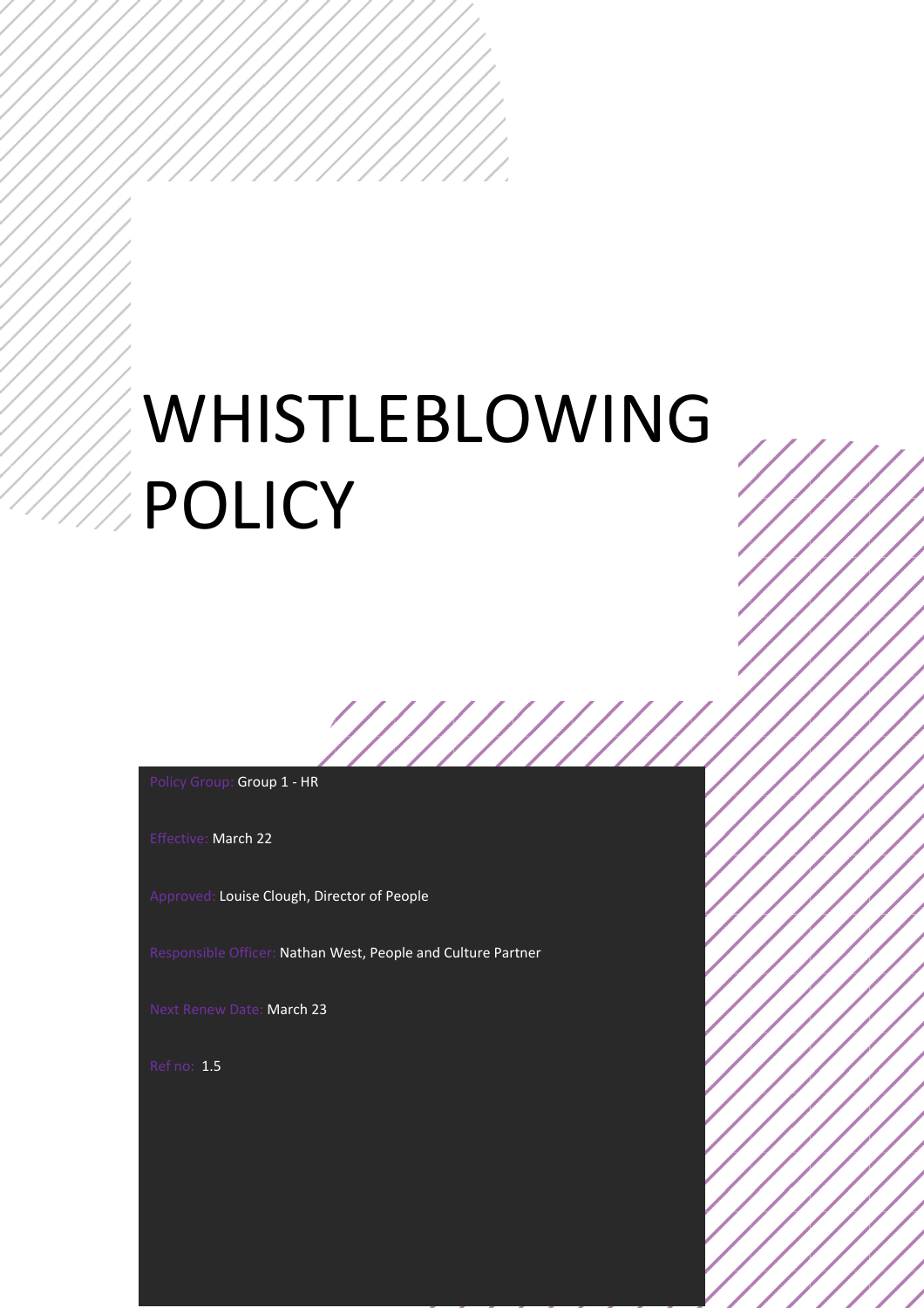## **GUIDANCE**

**Vision** 

 $\ddot{\bullet}$ 

 $\bullet$ 

 $\ddot{\bullet}$ 

 $\begin{array}{ccc}\n\bullet & \bullet & \bullet & \bullet\n\end{array}$ 

 $\bullet$ 

Transform lives through learning

## Values

 $\cup$ 

R

P.

PASSIONATE - We're passionate about everything we do, especially creating as many opportunities as we can for both young people and adults to gain new skills.

UNSTOPPABLE - We are committed to continually exploring ways to improve the service that we offer for the benefit of our learners, partners, and employers.

RIGHT - We endeavour to be open, honest and fair in our dealings with learners, employers, partners and stakeholders. We also aim to get it right first time.

PARTNERSHIPS - We continually strive to deliver excellence through strategic and sustainable partnerships with a wide range of FE organisations, employers and wider stakeholders.

LEARNERS - We keep our learners at the centre of everything we do and we are driven by the desire to provide lifechanging opportunities for them.

**EMPOWERMENT - We are passionate about supporting Purple** People at all levels, empowering them to realise their full potential and progress.

## **Tone of voice**

Our tone of voice takes its direct influence from our core values. We are passionate about people and learners and are driven to get the best out of everyone by understanding them. We are caring and supportive, as well as being determined and striving for growth. We talk with purpose and enthusiasm in a way that connects and empowers people. Innovation is at the heart of Learning Curve Group and we're always thinking about what's next!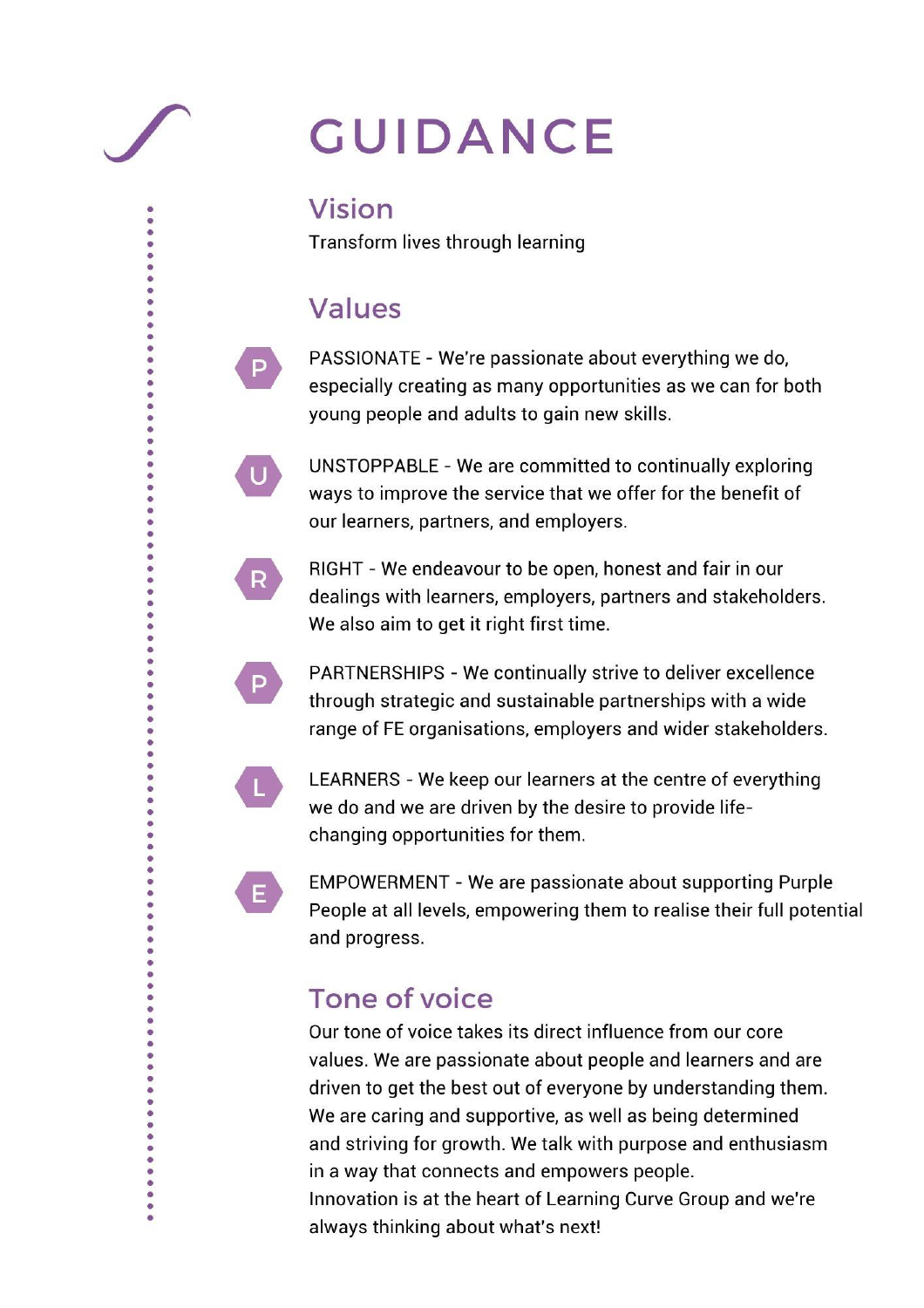## SUMMARY CHANGES

| Date       | Page | Details of amendments                                                                                     |
|------------|------|-----------------------------------------------------------------------------------------------------------|
| 7.1.2020   |      | Deleted a repeat paragraph                                                                                |
| 20.1.2021  | 10   | Amended Stage 2 and 3 in Appendix 2                                                                       |
| 20.1.2021  | 14   | Amended flow chart $-$ Appendix 3                                                                         |
| 20.1.2021  | 7    | Deleted repeated paragraph                                                                                |
| 20.1.2021  | 8    | Clarified that investigation can be carried out by<br>appropriate manager, overseen by Director of People |
| 09.3.2022  | 3,4  | Updated terminology to "protected disclosure"                                                             |
| 09.3.2022. | 3    | Clarification in cases that are not protected disclosures<br>the grievance procedure is adhered to.       |

This policy has been reviewed and approved by the Director of Quality and Performance:  $\alpha$ 

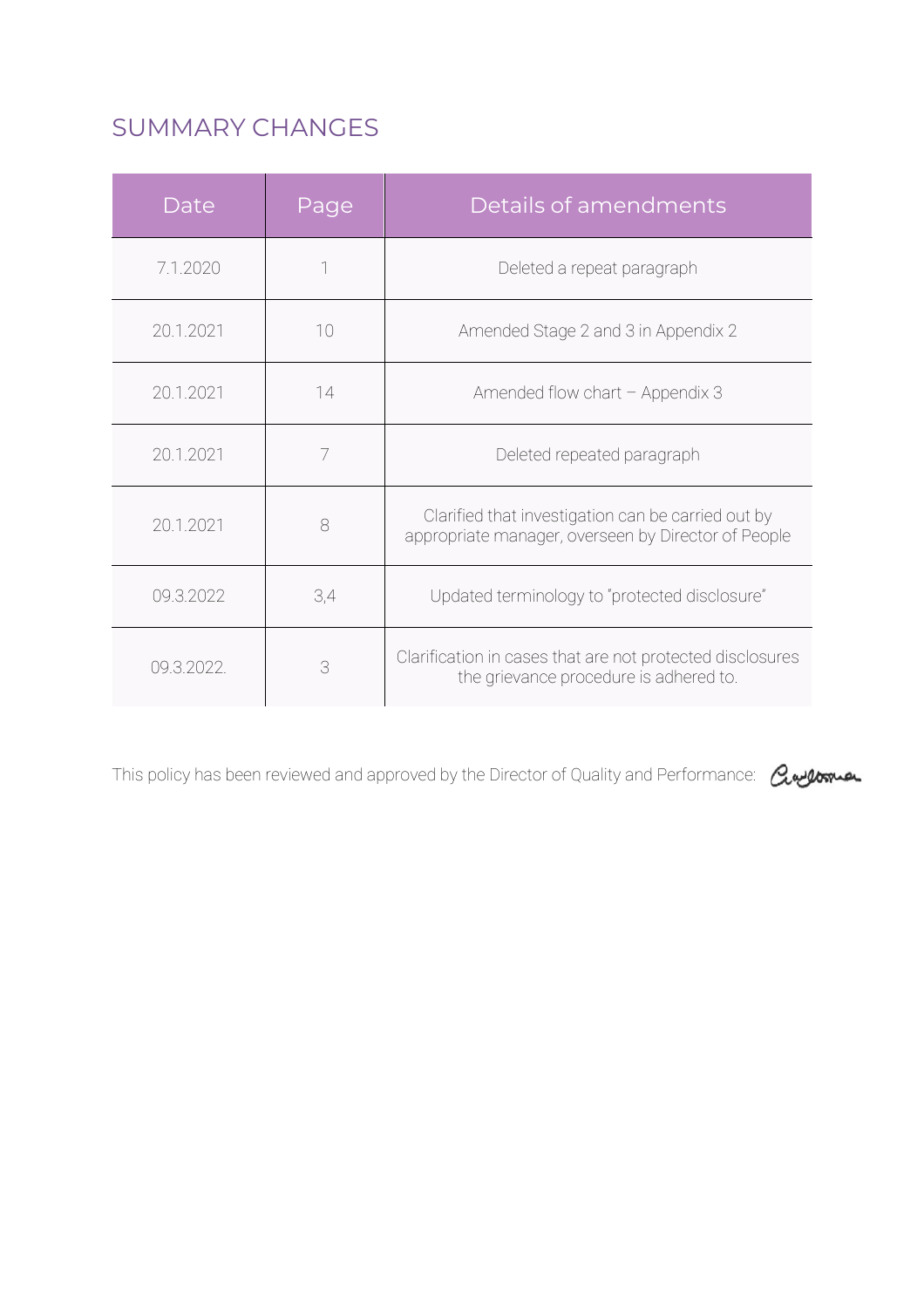## I. INTRODUCTION

Learning Curve Group is committed to the highest standards of openness, probity and accountability.

An important aspect of accountability and transparency is having a mechanism to enable our people and other members of Learning Curve Group (LCG) to voice concerns in a responsible and effective manner. It is a fundamental term of every contract of employment that an employee will faithfully serve their employer and not disclose confidential information about the employer's business.

Nevertheless, where an individual discovers information which they believe shows serious malpractice or wrongdoing within the organisation then this information should be disclosed internally without fear of reprisal, and there should be arrangements to enable this to be done independently of line management (although in relatively minor instances the line manager would be the appropriate person to be told.)

#### Applies to:

All Employees, Learners, Associate Staff, and Partners. This policy applies to all colleagues however these policies and procedures do not form part of your terms and conditions and can be changed at any time as we deem appropriate. Similarly, other policies and procedures, which are referred to in this policy and which are to be found on the LCG website, do not form part of your terms and conditions of employment.

#### Reason for policy:

The Public Interest Disclosure Act 1998 gives legal protection to employees against being dismissed or penalised by their employer because of reporting certain serious concerns. LCG has endorsed the provision set out below to ensure that our people will not feel at a disadvantage as a result of raising legitimate concerns.

It should be emphasised that this policy is intended to assist individuals who believe they have discovered malpractice or impropriety. It is not designed to question financial or business decisions taken by the company nor should it be used to reconsider any matters which have already been addressed under harassment, complaint, disciplinary or other procedures.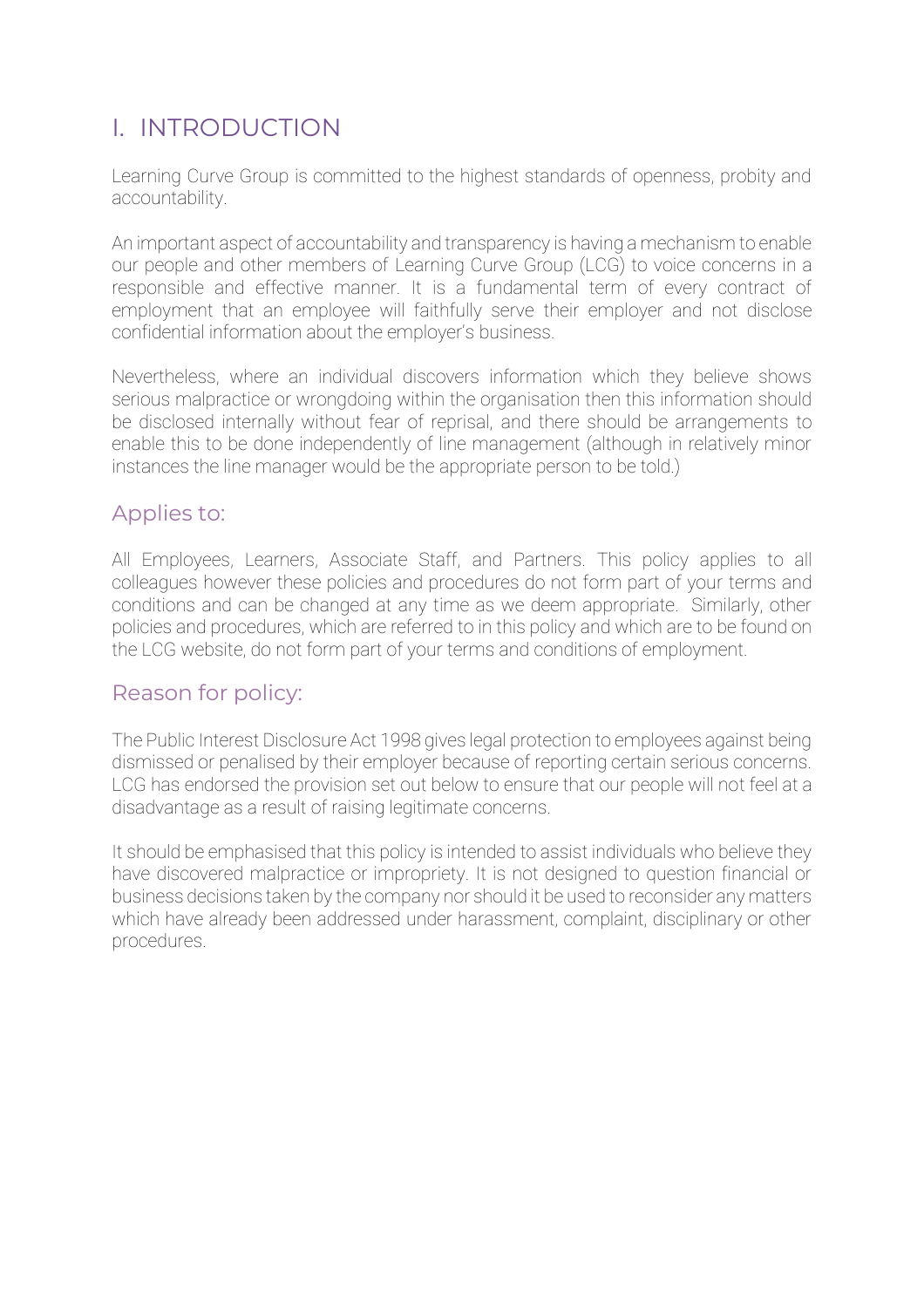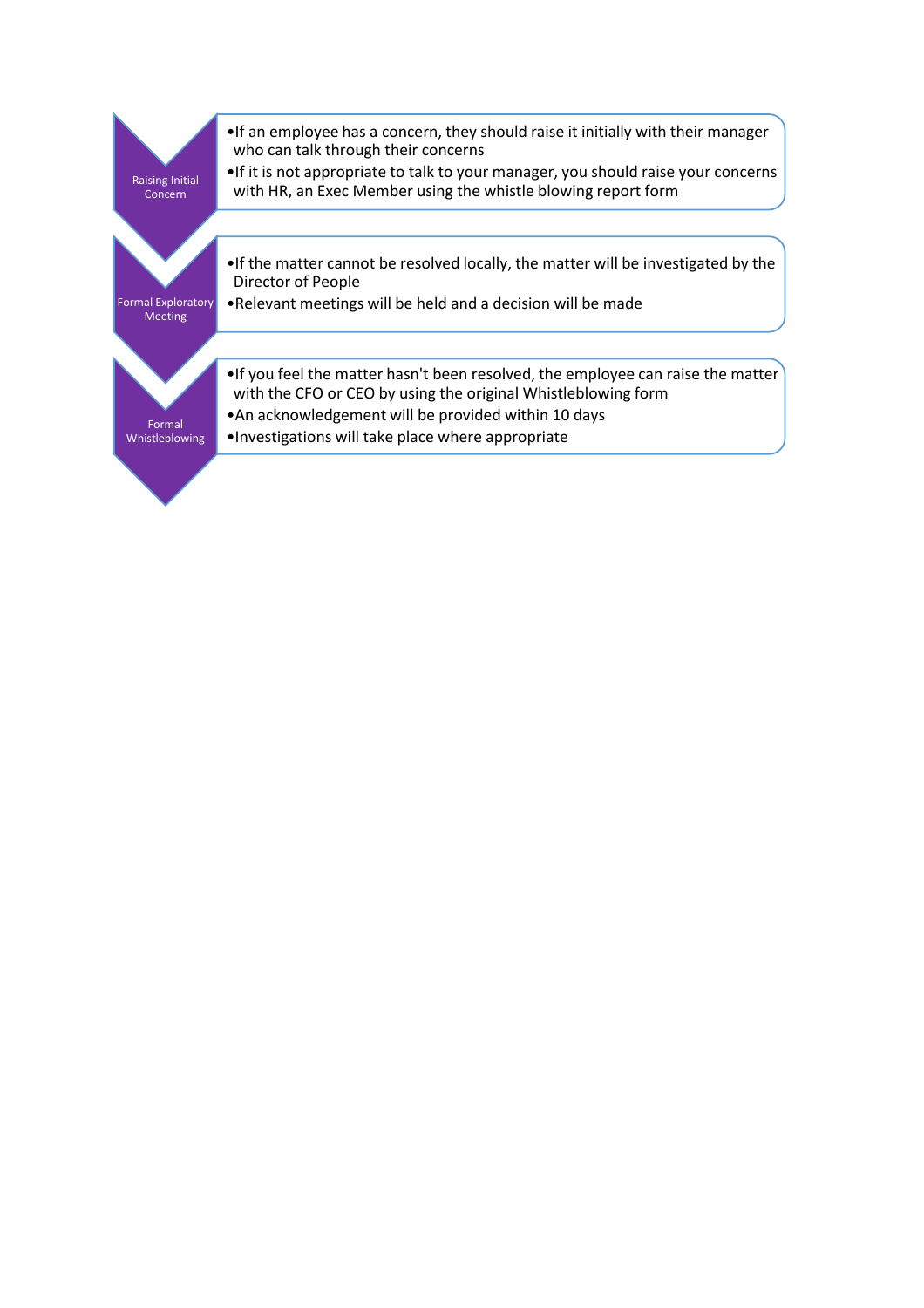## II. POLICY

This policy aims to offer guidance to facilities and support stakeholder including learners, employees, associate staff and partners to safely raise a complaint or concern.

It is important to Learning Curve Group that any fraud, misconduct or wrongdoing by colleagues, workers or officers of the organisation is reported and properly dealt with. We therefore encourage all individuals to raise any concerns that they may have about the conduct of others in the business or the way in which the business is run.

This policy sets out the way in which individuals may raise any concerns that they have and how those concerns will be dealt with.

The law provides protection for workers who raise legitimate concerns about specified matters. These are called "protected disclosures". A protected disclosure is one made in the public interest by a worker who has a reasonable belief that:

- a criminal offence:
- a miscarriage of justice;
- an act creating risk to health and safety;
- an act causing damage to the environment;
- a breach of any other legal obligation; or
- concealment of any of the above;

is being, has been, or is likely to be, committed. It is not necessary for colleagues to have proof that such an act is being, has been, or is likely to be, committed - a reasonable belief is sufficient.

Learning Curve Group encourages all colleagues to raise their concerns under this procedure in the first instance. If colleagues are not sure whether or not to raise a concern, they should discuss the issue with their line manager or the HR department.

In cases that concern an employee personally or the individual with a complaint that does not qualify as a protected disclosure the Grievance procedure will be adhered to.

Principles

The key principles for whistleblowing are:

• Everyone should be aware of the importance of preventing and eliminating wrongdoing at work. You should be watchful for illegal or unethical conduct and report anything of that nature that you become aware of.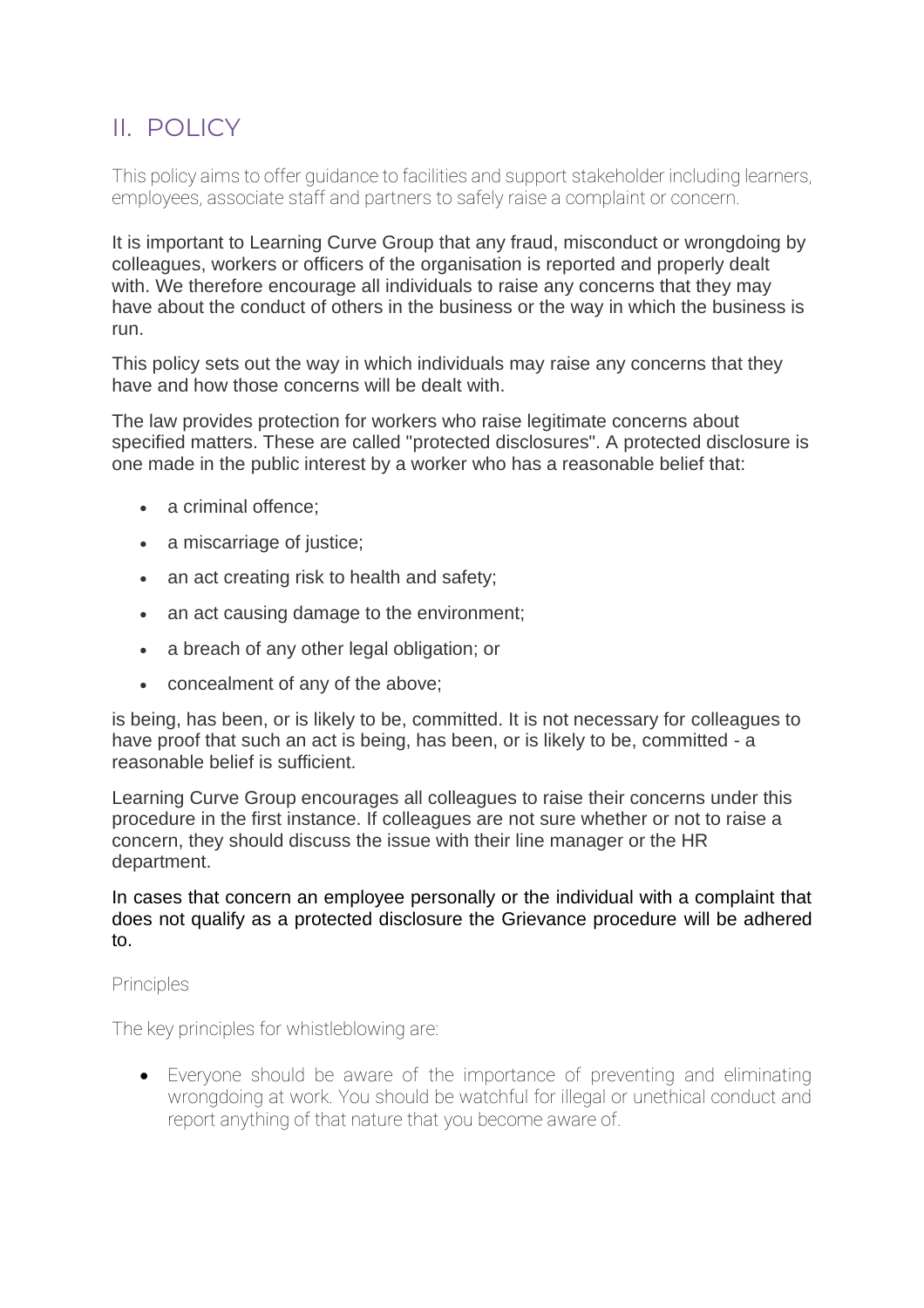- Any matter raised under this procedure will be investigated thoroughly, promptly and confidentially, and the outcome of the investigation reported back to the person who raised the issue.
- No one will be victimised for raising a matter under this procedure. This means that your continued employment and opportunities for future promotion or training will not be prejudiced because you have raised a legitimate concern.
- Victimisation of a colleague for raising a protected disclosure will be a disciplinary offence.
- If misconduct is discovered as a result of any investigation under this procedure our disciplinary procedure will be used, in addition to any appropriate external measures.
- Maliciously making a false allegation is a disciplinary offence.
- An instruction given to you to cover up wrongdoing is itself a disciplinary offence. If you are told not to raise or pursue any concern, even by a person in authority such as your Line Manager, you should not agree to remain silent. You should report the matter to a Director.

#### Making a disclosure

The policy is designed to offer guidance to those who disclose such concerns. Appendix 1 shows the procedure to be followed when making a disclosure. The template for the disclosure form can be found at Appendix 2. Appendix 3 is a flow chart to show you what actions to are to be taken at each stage.

When making a disclosure, individuals must ensure:

- 1. It is made in good faith. If an individual makes an allegation in good faith, which is not confirmed by subsequent investigation, no action will be taken against the individual.
- 2. Reasonably believe malpractice or impropriety is evident. In making a disclosure the individual should exercise due care to ensure the accuracy of the information.
- 3. If an individual makes malicious or vexatious allegations, and particularly if he or she persists with making them, disciplinary action may be taken against the individual. It is important to note that no protection from internal disciplinary procedures is offered to those who choose not to use the whistle blowing procedure. In an extreme case, malicious or wild allegations could give rise to civil action by the person complained about.
- 4. Disclosure is delivered confidentiality and in a sensitive manner, by following the process described in this policy. The identity of the individual making the allegation may be kept confidential, so long as it does not hinder any investigation. However, the investigation process may reveal the source of the information and the individual making the disclosure may need to provide a statement as part of the evidence required.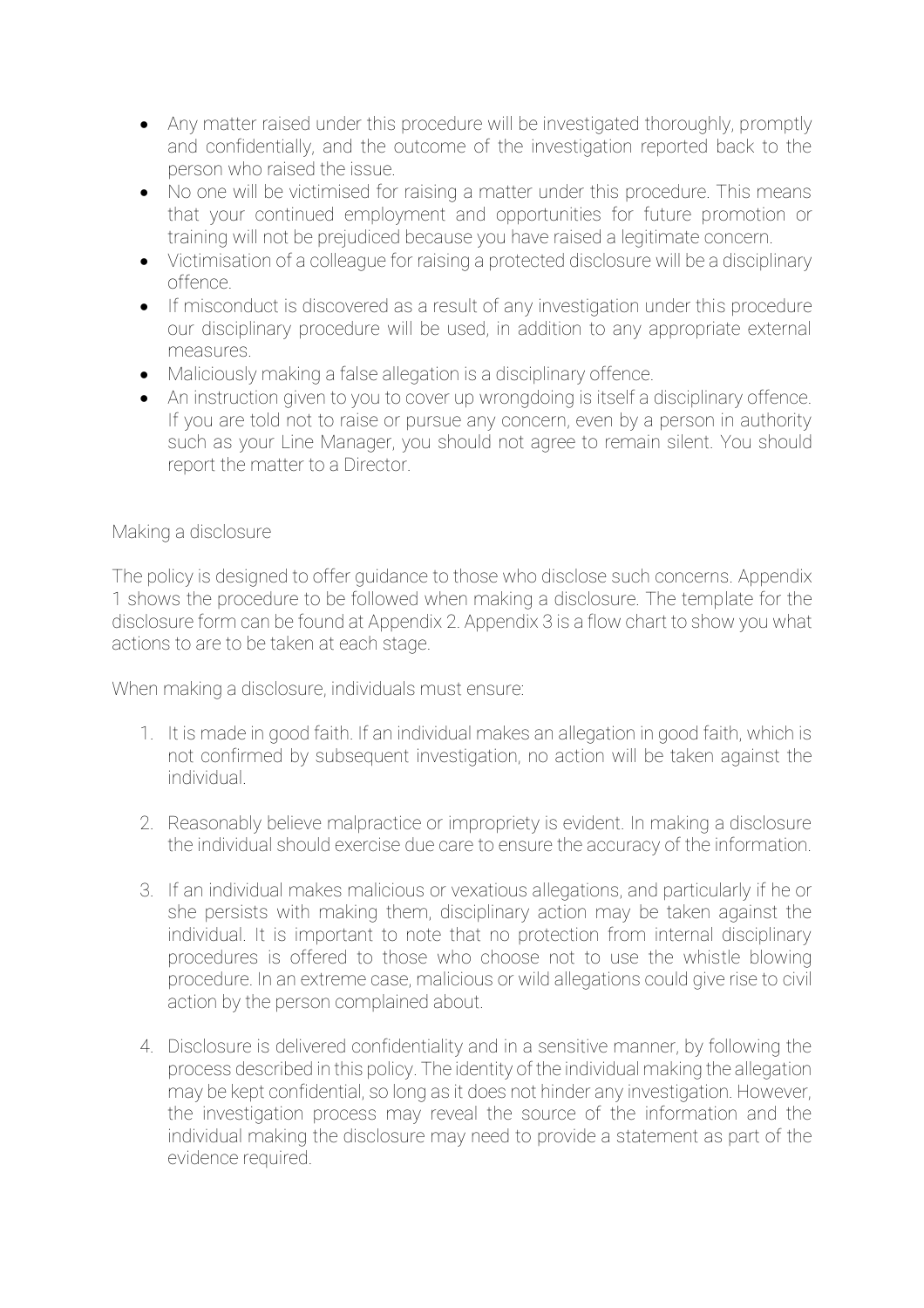5. The disclosure is made in writing, even if the initial contact is by telephone. If you are worried about doing this, we would prefer you to provide an anonymous disclosure to us, rather than not raise a concern about a malpractice at all. We may need to disclose your identity where we are required to do so, for example, by law, but we take the issue of maintaining the confidentiality of whistle-blowers seriously and we will protect your identity as far as possible.

#### Reporting in good faith

If you make an allegation in good faith, but it is not confirmed by investigation, no action will be taken against you. If, however, you make allegations that are malicious or simply to cause anger, irritation or distress, disciplinary action may be taken against you.

#### Who should I contact?

We recognise that, due to the potential sensitivity of the situation, you may not always feel comfortable about discussing your concerns internally. As soon as you become aware of any suspected wrongdoing, you should notify the matter to one of the people below:

- your line manager;
- your department head;
- $\bullet$  HR;
- your Director;

Or, in situations where you feel uncomfortable in approaching these people, as you feel that they may not manage your issue appropriately or this would serve no purpose:

- The Director of People
- The Chief Financial Officer

Concerns raised under this policy will relate to our colleagues but may also relate to the actions of a third party, such as a supplier. It may be appropriate for you to raise your concerns directly with the third party where you believe that the wrongdoing identified or suspected relates solely or mainly to their conduct or is a matter which is their legal responsibility. However, you should consult your director before speaking to any third party.

Who can use the reporting process?

This policy can be used by any employee, learner, associate staff, and partners. In addition, suppliers, shareholders, customers and other third parties may also use this policy to report suspected wrongdoing.

#### Learners

Learners will be informed of the whistle blowing process, when and how it might be used at their induction. Learners if appropriate, should disclose their concerns to the tutor or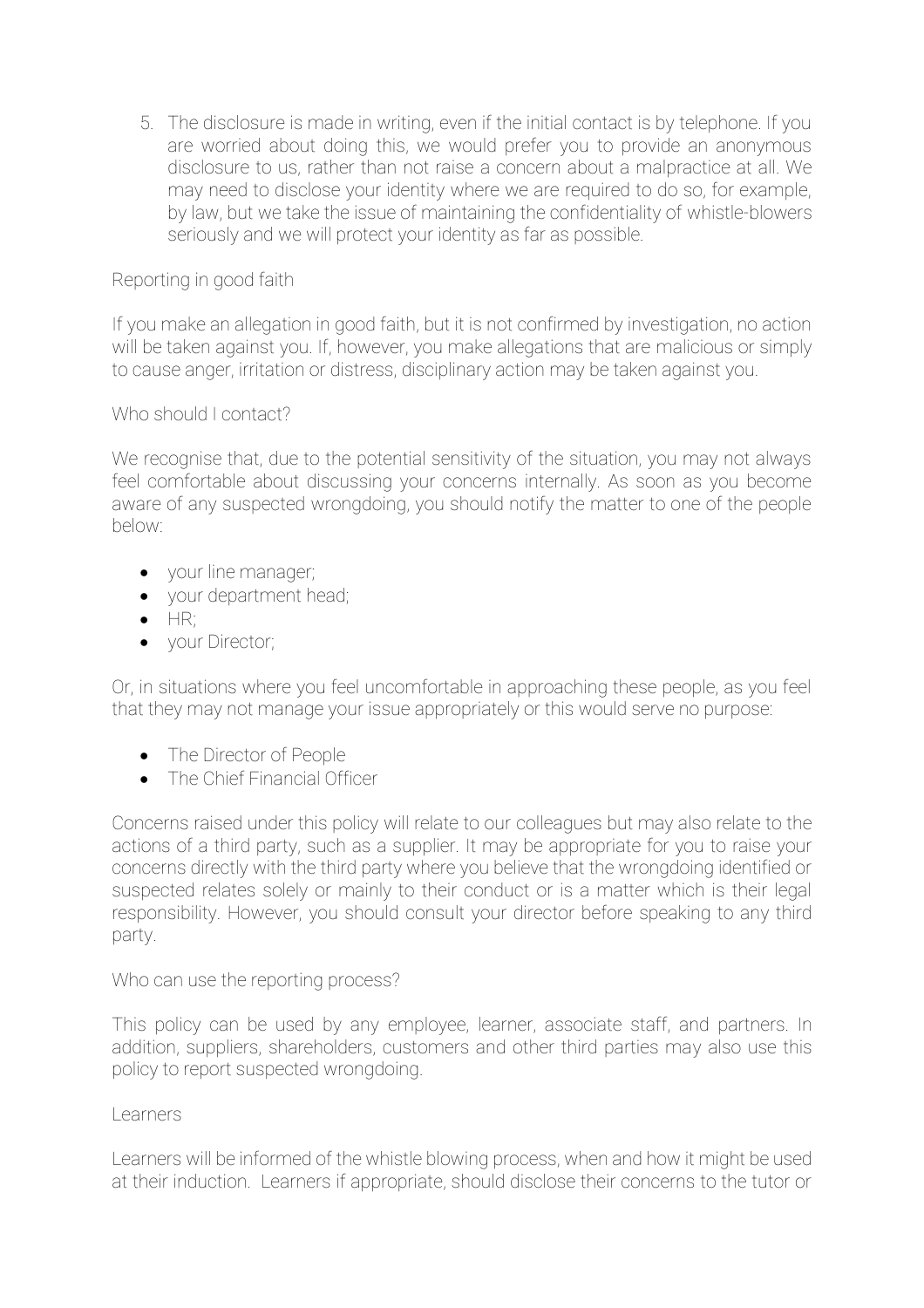alternatively a member of the management team, who will alert a member of the Executive Team.

How do I speak up and what information should I provide?

You can raise your concerns by email, orally or in writing, stating that you are using the Whistle Blowing Policy and following the procedure in Appendix 1. There is a template form in Appendix 2.

You should be prepared to provide the information below:

- an outline of the known or suspected wrongdoing;
- details, to the best of your knowledge, about when, where and how it occurred;
- a list of the names of those suspected of being involved (both within Informa and externally);
- a list of the names of anyone who may have relevant information;
- details of how you came to know about the suspected activities;
- what, if any, do you estimate to be the value of the loss to Informa or other parties;
- what, if any, breaches of internal controls, policy, procedure or other requirements you believe took place;
- any specific recommendations you have for actions;
- the names of anyone who you have discussed or reported this incident to;
- your name and contact details. Please note these will be kept confidential as far as is reasonably practicable; and
- the date and time of making the report.

You will not be expected to prove the wrongdoing that you believe you have witnessed or suspect.

#### Anonymity

We understand that disclosures made under this policy may involve highly confidential and sensitive matters and that you may prefer to make an anonymous disclosure. When this is the case, we will endeavour to investigate your concerns fully, although a full investigation may be impeded if we cannot obtain further information from you.

What happens following speaking up?

The person you contact will acknowledge receipt of your concern within 3 working days and reply to your contact to discuss the next steps with you. If you attend any meetings as part of this process, you may choose to be accompanied to this meeting by a work colleague or recognised Trade Union Representative.

The person managing the meeting may report the incident to other internal departments. For example, in a case of suspected fraud, the Chief Financial Officer will be informed. Please be assured that these matters will always be kept confidential and where possible, the details of the person or persons reporting the incident will be removed.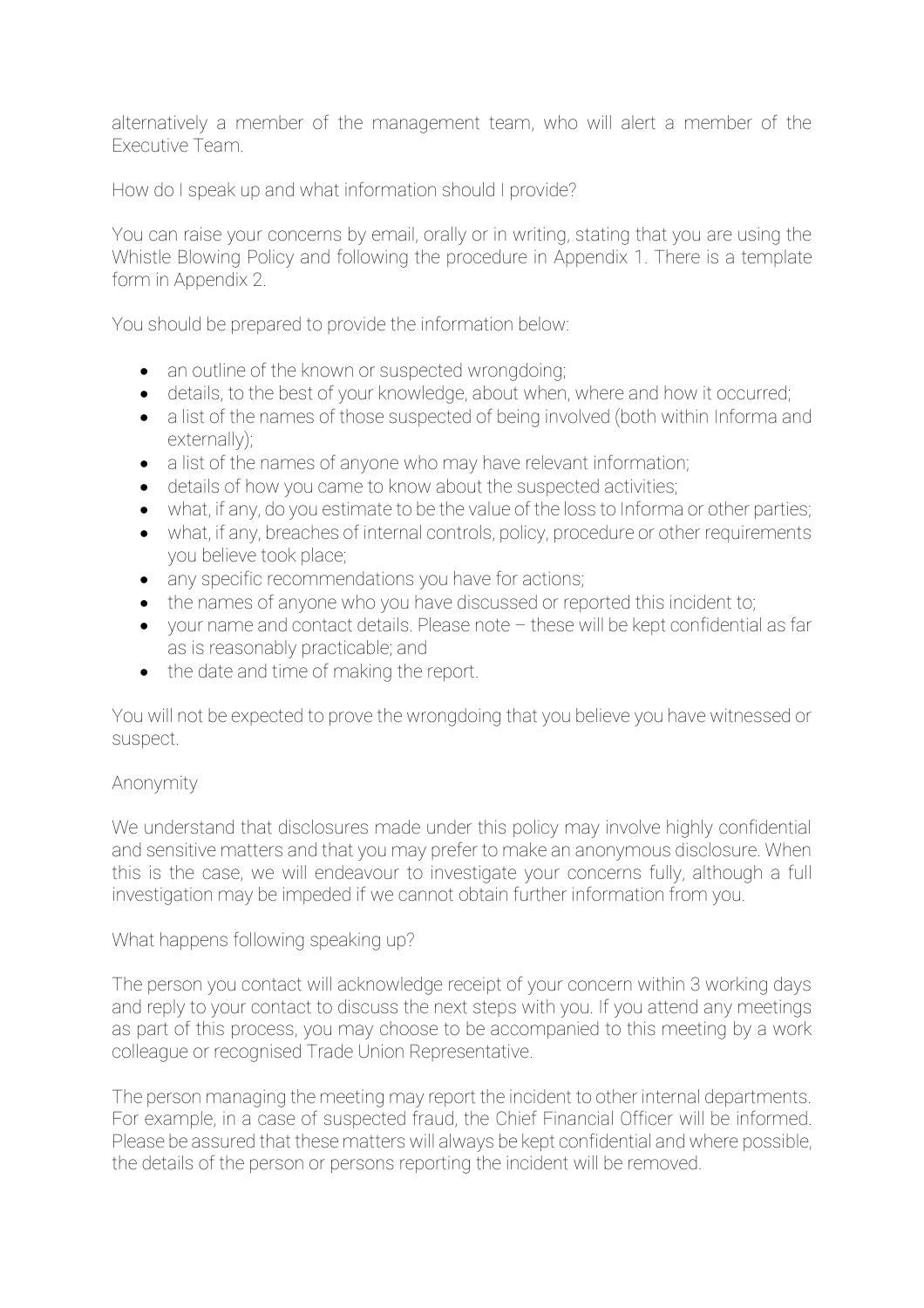#### Investigation

We will decide how to respond in a responsible and appropriate manner under this policy. An investigation will be conducted as speedily and sensitively as possible in accordance with all relevant laws and regulations. If appropriate, you will be regularly informed on the progress of these investigations and any action to be taken. The purpose of this investigation is:

- to establish if a wrongdoing has occurred, and if so to what extent; and
- to minimise the risk of further wrongdoing, to prevent any further loss of assets, damage to reputation and to protect all sources of evidence.

We will endeavour to handle investigations as fully, promptly and fairly as possible. As far as reasonably practicable, the confidentiality of the person reporting the suspected wrongdoing will be maintained.

It is not possible to set a specific timeframe for completion of investigations in advance, as the diverse nature of potential disclosures makes this unworkable. Most investigations will be managed internally but we may appoint an external investigator or investigating team if we think it appropriate. The process for the management of investigations is outlined in Appendix 1.

Any person found to be involved in any wrongdoing will be subject to investigation using the local disciplinary procedure (in the case of employees) or may have their SLA terminated (in the case of associates). Where it is believed that criminal activity has taken place, the matter may be reported to the police and appropriate legal action taken.

#### Reporting allegations of fraud

Fraud means any theft or other misappropriation of money or property. All actual or suspected incidents of fraud should be reported without delay to your line manager who must then notify the Chief Finance Director.

All cases involving suspected fraud, will be investigated in line with our Fraud Prevention Policy.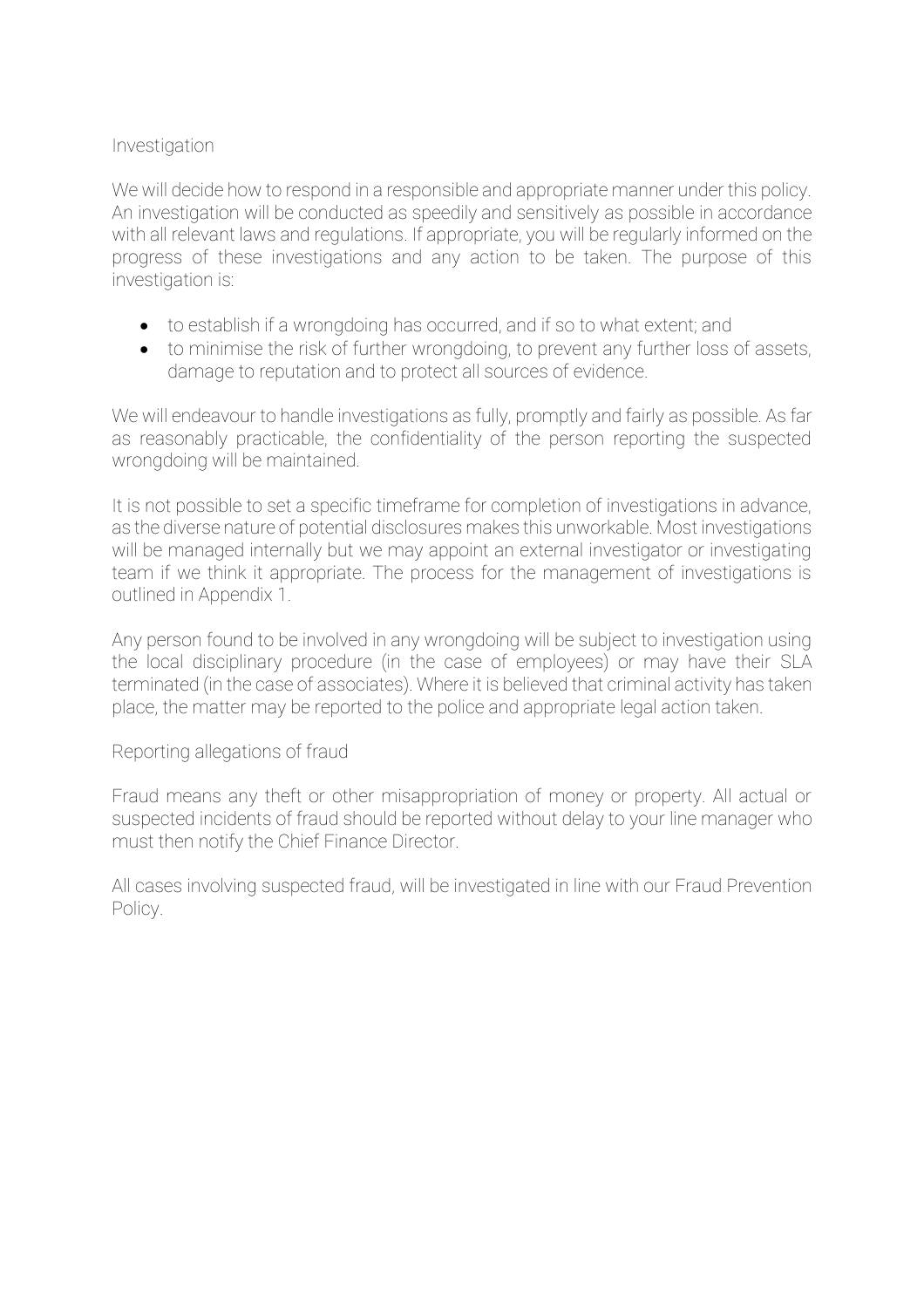## III. DEFINITIONS

Whistleblower – a person who informs on a person or organization regarded as engaging in an unlawful or immoral activity.

Vexatious allegations – any complaint, concern or claim made which;

- clearly does not have any serious purpose or value;
- is designed to cause disruption or annoyance or create disproportionate inconvenience or expense;
- has the effect of harassing colleagues;
- can otherwise fairly be characterised as obsessive or manifestly unreasonable.

Malicious allegations – any complaint, concern or claim made where;

- there is evidence of intention to do harm or mischief, either explicit or implied
- in the absence of any clear evidence, it is reasonable to assume the complainant intended to do harm or mischief
- a genuine complaint seeks redress, malice might be implied where it is clear that no redress is sought

An allegation should not be deemed malicious simply because;

- it threatens harm or mischief (e.g. to bring LCG into disrepute) if demands for redress remain unsatisfied
- it may lead to outcomes which might be embarrassing to the company or bring the us into disrepute
- there is no obvious request for redress is stated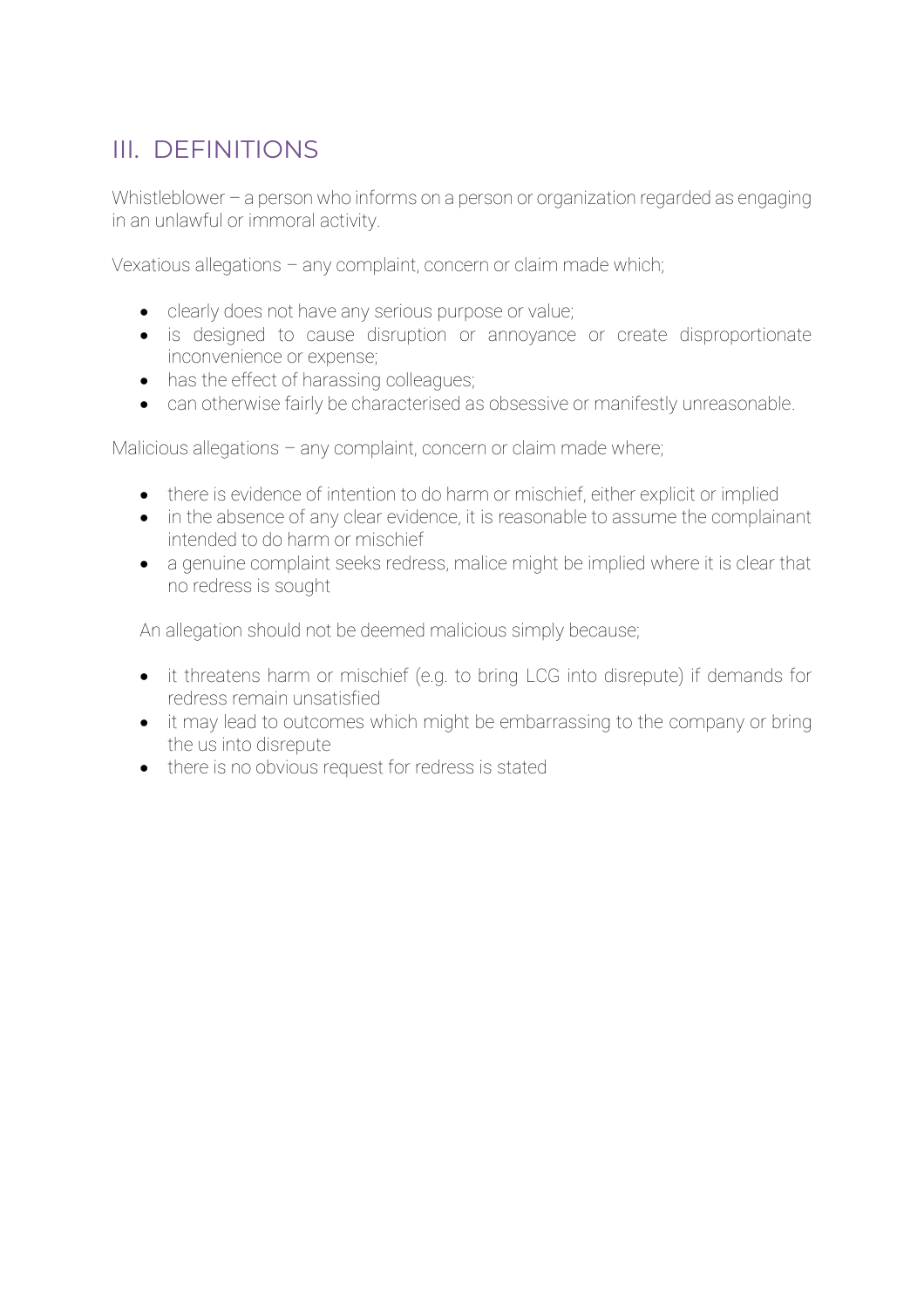## IV. RELATED POLICIES

- 1.1 Disciplinary Policy
- 1.4 Anti Bullying and Harassment Policy
- 1.17 Modern Slavery and Human Trafficking Policy
- 2.10 Safeguarding Policy
- 6.2 Anti Bribery Policy
- 6.3 Fraud Prevention Policy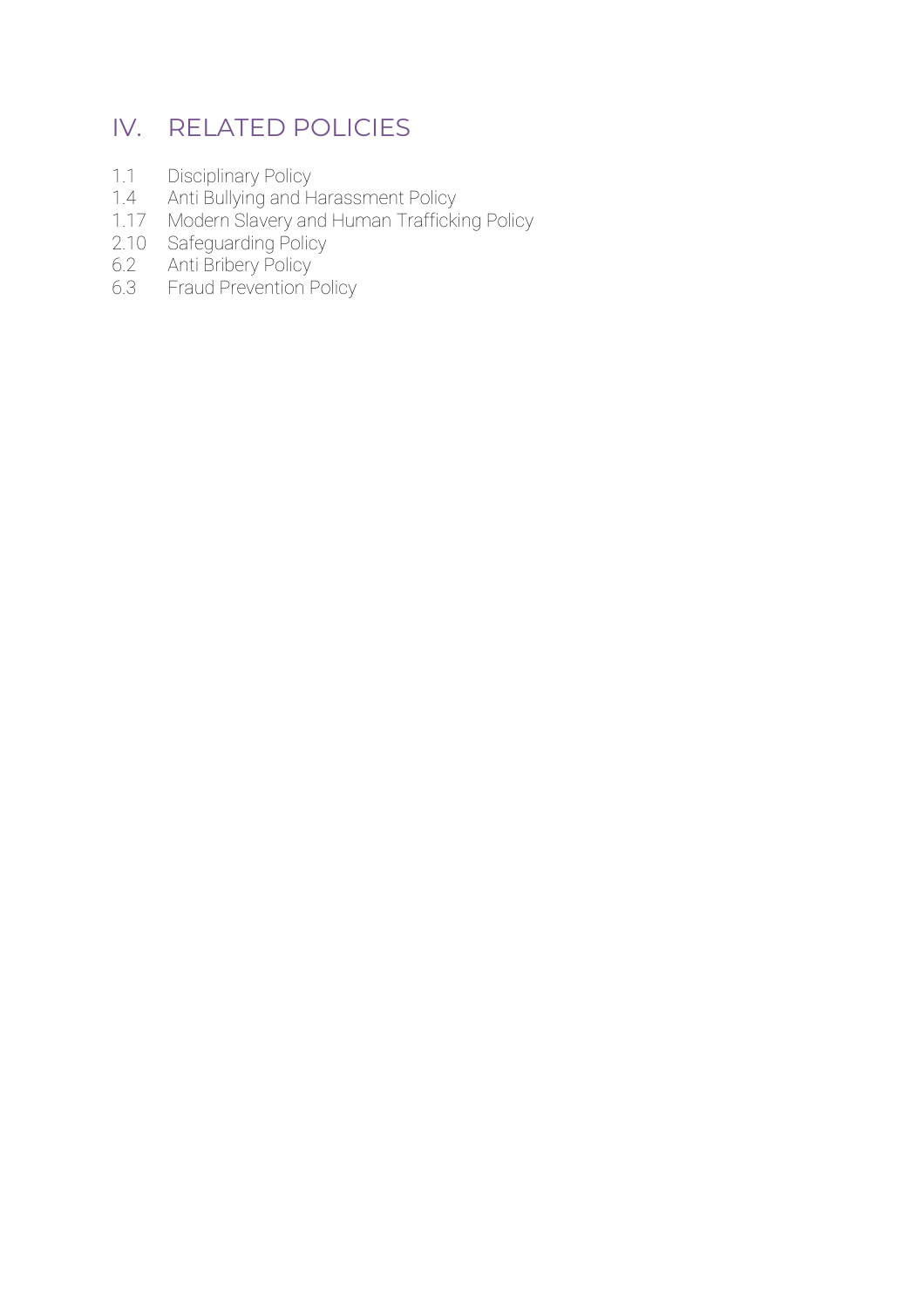## Appendix 1

### How to raise a concern

These guidelines should be followed when reporting a concern.

#### *Stage One – Raising your initial concern*

If you witness or suspect there is some wrongdoing or malpractice taking place or about to take place, it is important to keep calm and discuss the issue informally with your line manager. They will help you think about what has happened and help you decide if there is a genuine problem.

If it is not appropriate to raise concerns with your line manager, then the matter should be raised with a member of the Executive Team. Your initial concern should be raised as soon as possible and submitted using the LCG Whistleblowing Report Form – Appendix 2. The aim of this early informal discussion is to promote prompt resolution. At this stage the Executive team member will ask the whistleblower for their preferred means of communication and contact details and use these for all communications with the Whistleblower to preserve confidentiality.

If the issue is resolved at this stage, no further action is required.

#### *Stage Two – Formal*

If the concern/issue cannot be resolved locally, the matter will be escalated to the Director of People who will oversee or conduct the investigation. An investigation meeting will be held by an appropriate manager and if necessary relevant investigating personnel. The concern will be explored and discussed fully. This meeting should be documented, and a report will be completed for the CEO.

The meeting may decide:

- There is no case to answer and further action is not justified the reason for this decision must be made clear to you.
- The matter could be resolved through mediation  $-$  if you are happy with this, the other party will be informed, and discussions will take place.
- There is a case to answer and the matter will be referred to a disciplinary hearing.

#### *Stage Three – Appeal / Immediate Escalation*

If your concern / complaint has not been resolved at either stage one or two of this policy or if your concern requires immediate escalation to stage three, you can send (post or email) the original whistleblowing report Form along with the report to the Chief Financial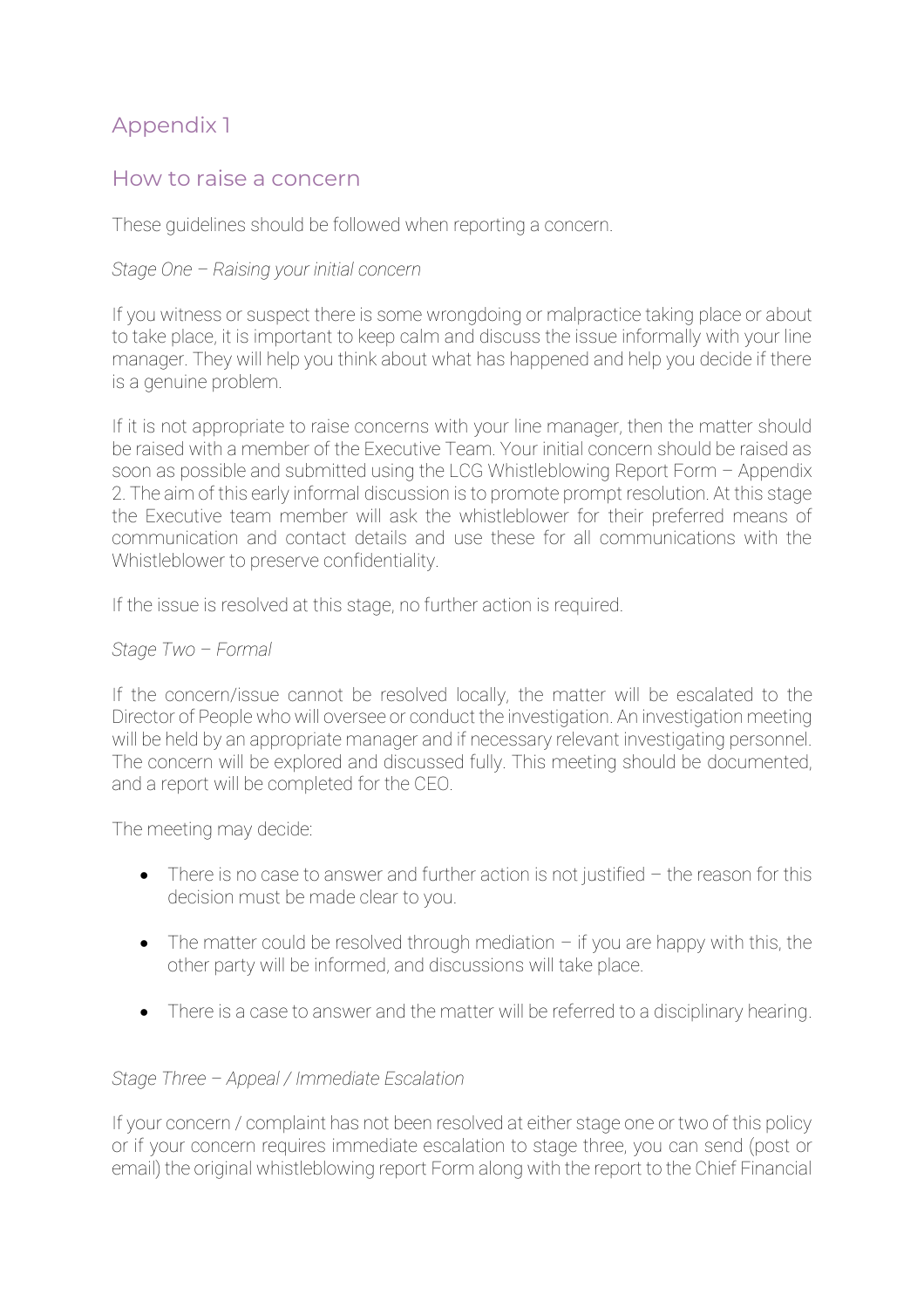Officer (CFO) OR the Chief Executive Officer (CEO) who will decide on the appropriate action.

Within 10 working days of receiving a stage three concern, the CFO or CEO will write to the discloser to:

- Acknowledge that the concern has been received
- Give an estimate of how long it will take it will take to provide a final response
- Explain whether any initial enquiries have been made
- Explain whether further investigations are to take place

If an investigation has not been carried out by Stage 3 and it is appropriate to do so, one will be carried out by an appropriate manager and a report compiled and submitted to the CEO. Stage three will follow the same stage 2 outcomes – no case to answer, mediation, referral to disciplinary hearing. This concludes the end of the process.

#### Points to note:

If the allegation relates to fraud, potential fraud or other financial irregularity the CEO will be informed within 5 working days of receipt of the allegation. The CEO will determine whether the allegation should be investigated and the method of investigation.

If the allegation concerns suspected harm to children, the appropriate authorities will be informed immediately. If the issue is around suspected harm to vulnerable adults or young people in the Safeguarding Policy should be referred to.

LCG recognises the lawful rights of individuals to make disclosures to prescribed persons or bodies. A full list of prescribed bodies can be found on the Government Website www.gov.uk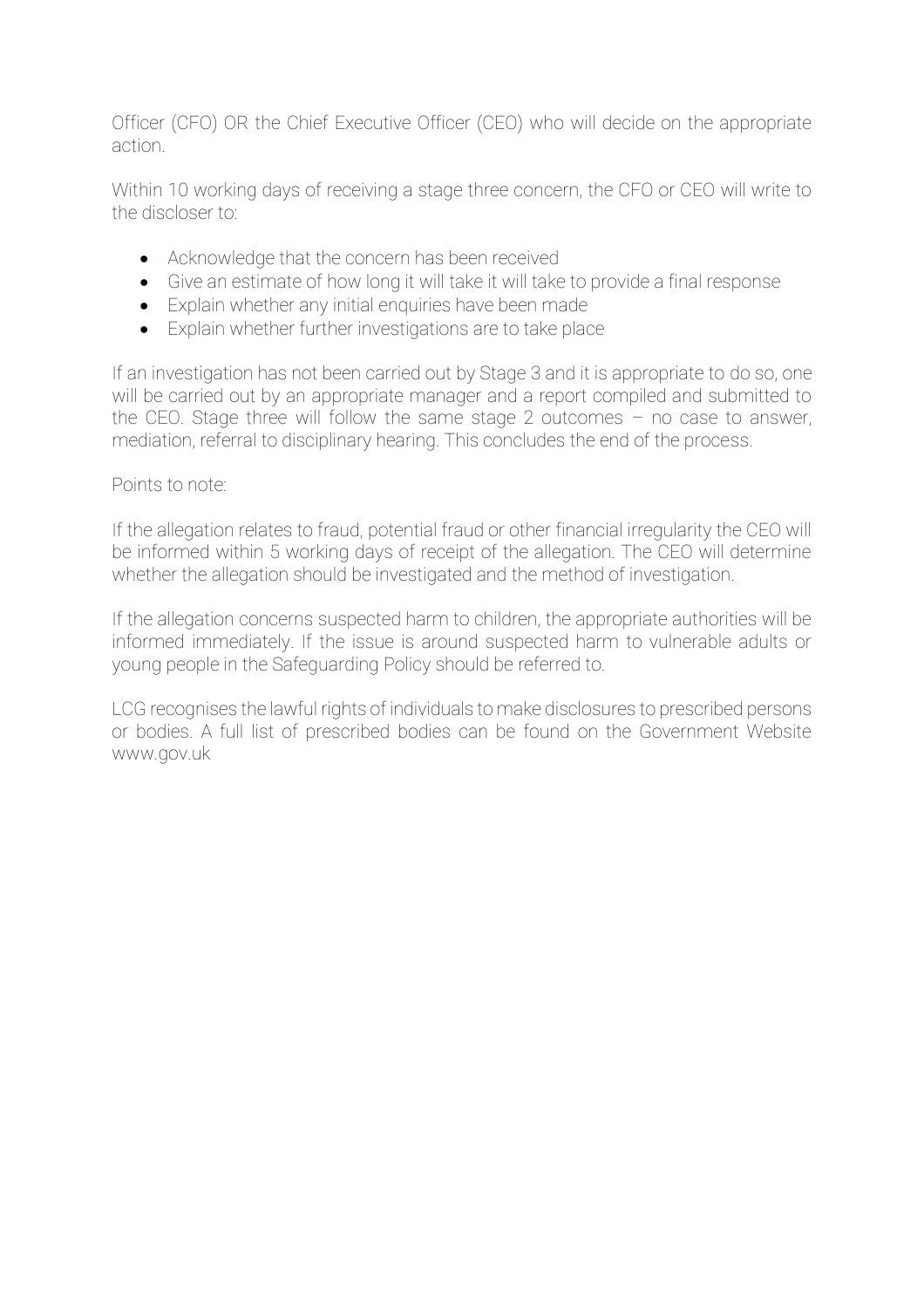## Appendix 2

## Disclosure form

This form may be used to submit a report to the LCG under the Public Interest Disclosure Act 1998.

|                                    | Whistleblowing Report Form |
|------------------------------------|----------------------------|
| <b>Contact Details of Reporter</b> |                            |
| Title                              |                            |
| Forename                           |                            |
| Surname                            |                            |
| Organisation                       |                            |
| Job Title                          |                            |
| Telephone Number                   |                            |
| <b>Email Address</b>               |                            |
|                                    |                            |

| <b>Contact Details of Suspect (where known)</b> |  |  |
|-------------------------------------------------|--|--|
| Title                                           |  |  |
| Forename                                        |  |  |
| Surname                                         |  |  |
| Job Title                                       |  |  |
| Department / Area                               |  |  |
| Telephone Number                                |  |  |
| <b>Email Address</b>                            |  |  |
|                                                 |  |  |

| Contact Details of Witnesses |  |  |
|------------------------------|--|--|
| Title                        |  |  |
| Forename                     |  |  |
| Surname                      |  |  |
| Organisation                 |  |  |
| Telephone Number             |  |  |
| <b>Email Address</b>         |  |  |
|                              |  |  |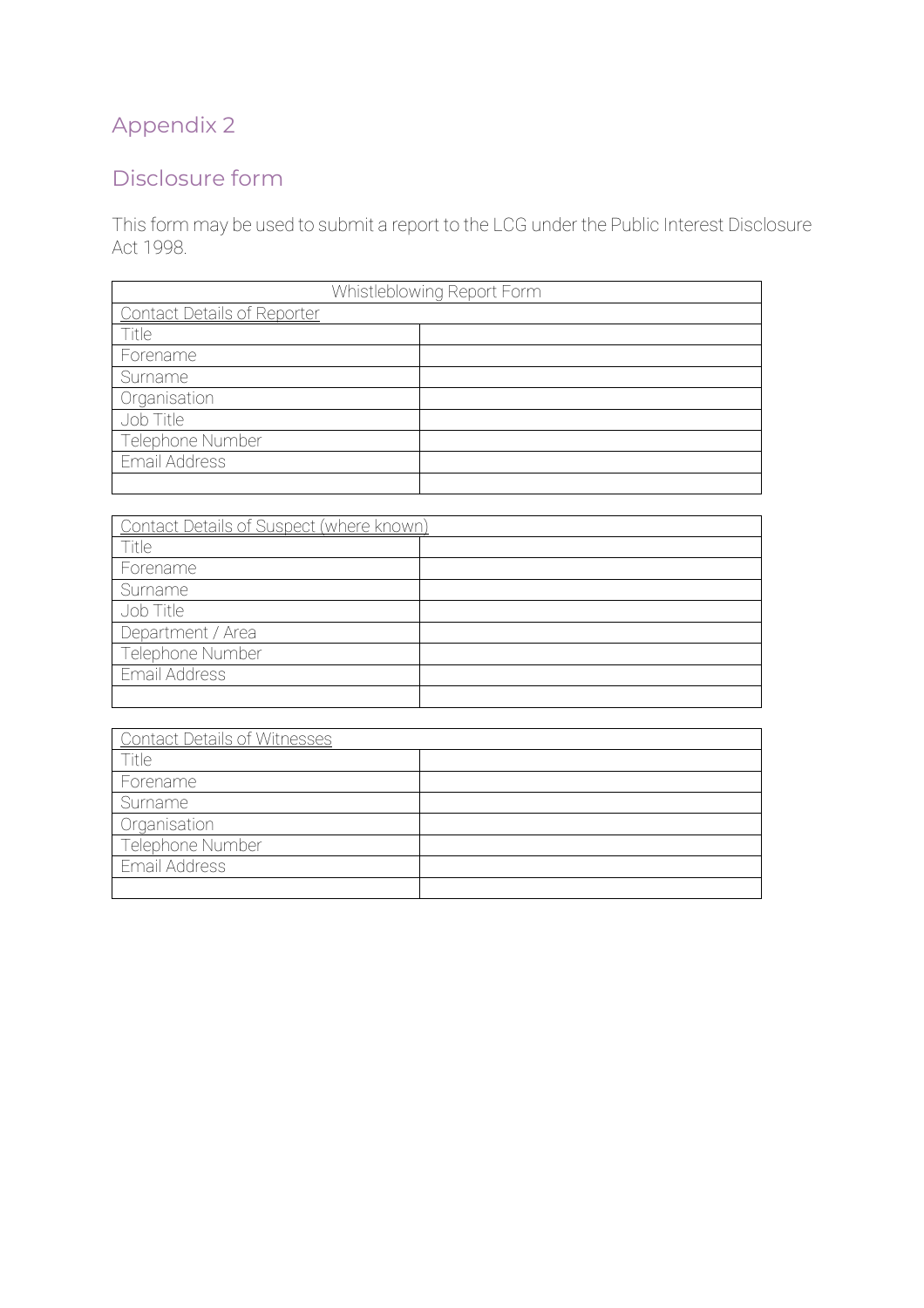Briefly describe the misconduct / improper activity and how you know about it. Specify what, who, when, where and how. If there is more than one allegation, number each allegation and use as many pages as necessary.

- 1. What misconduct / improper activity occurred
- 2. Who committed the misconduct / improper activity?
- 3. When did it happen / when did you notice it?

- 4. Where did it happen?
- 5. Is there any evidence you can provide?
- 6. Are there any other parties involved?
- 7. Do you have any other details you think we should know about?